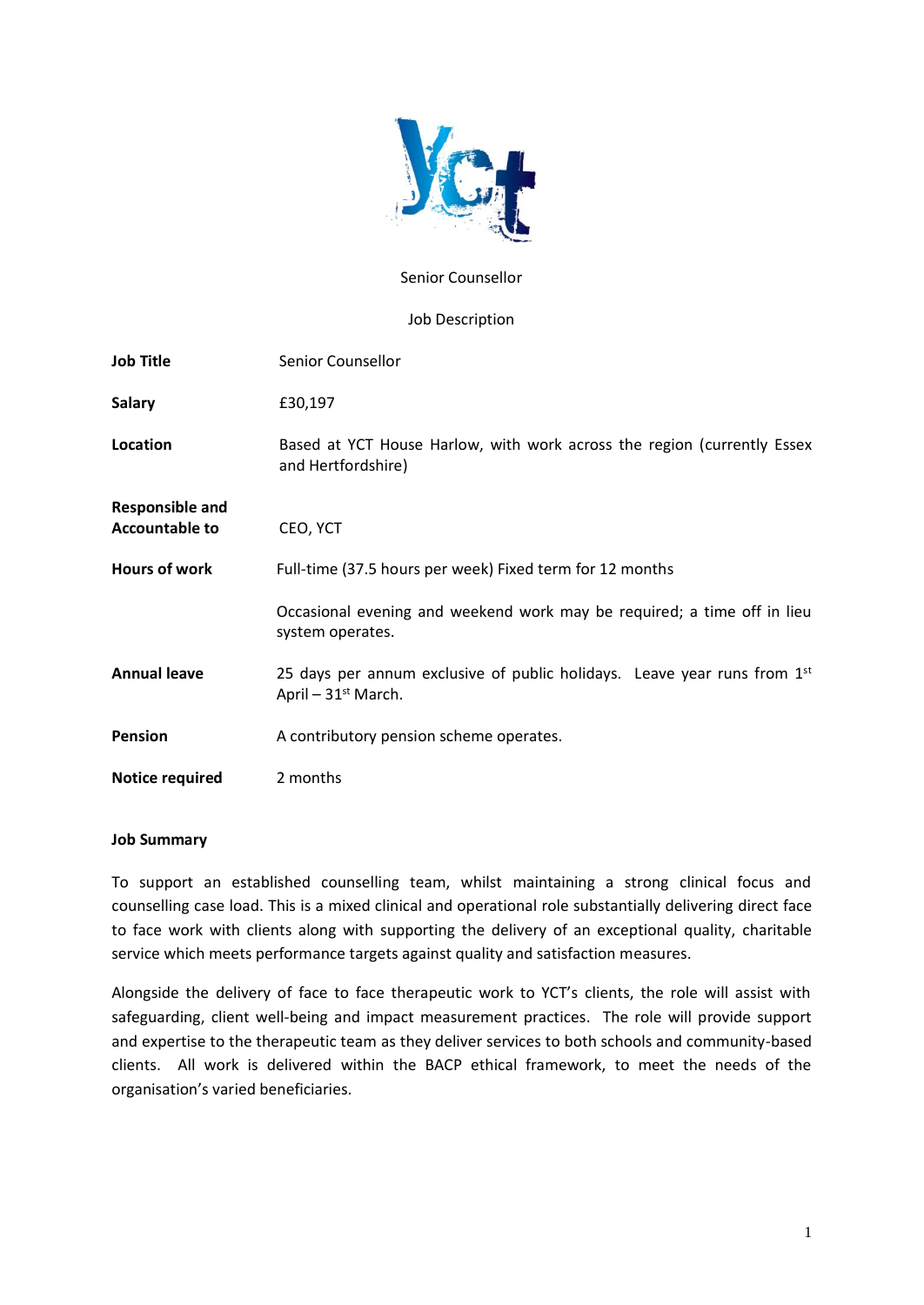# **Key Roles and Responsibilities**

- 1. To deliver an average of 20 clinical hours per week to children and young people
- 2. To provide therapeutic expertise and support to the organisation
- 3. To provide phone/text/online support to clients waiting to receive YCT's support.
- 4. Provide crisis management support to family members/carers as necessary.
- 5. To work within the BACP ethical framework, guidance and current legislation regarding therapeutic practice
- 6. To work with the CEO and other team members to maintain existing services, introduce new services and initiatives, and contribute to the overall development of YCT
- 7. To contribute to the development and review of YCT's Policies and Procedures
- 8. To undertake such other duties as the CEO and the Board of YCT might reasonably expect or the development of this role might require.
- 9. To follow up on safeguarding actions, as advised by the Clinical Lead.
- 10. To receive professional external supervision and/or undertake continuing professional development.

# **Standards**

As an organisation which works to support children and young people and their families YCT aims to maintain the goodwill and confidence of its own staff, stakeholders, other agencies and of the general public. To assist in achieving this objective it is essential that, at all times, employees, volunteers and contractors carry out their duties within the ethos and values of YCT.

All work delivered by employees, volunteers and contractors must be in accordance with YCT's written Policies and Procedures.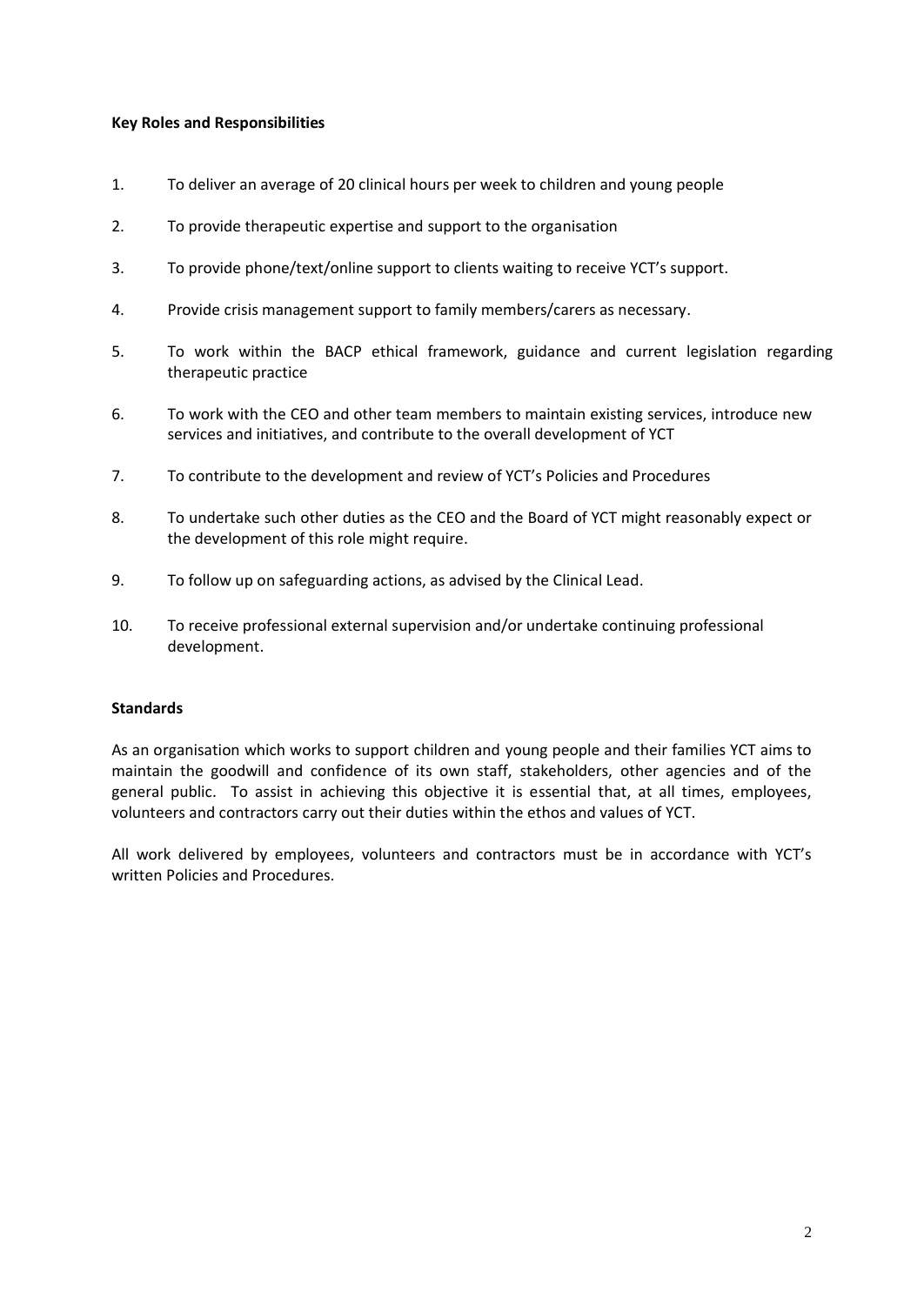| <b>Person Specification</b>                                                                                                                          | Essential (E) or | <b>Application</b><br>(A) |
|------------------------------------------------------------------------------------------------------------------------------------------------------|------------------|---------------------------|
|                                                                                                                                                      | Desirable (D)    | or Interview (I)          |
| <b>Qualifications/Education/Training:</b>                                                                                                            |                  |                           |
| Registered member of the BACP (or equivalent)                                                                                                        | E                | A                         |
| Qualified supervisor (or qualified by experience)                                                                                                    | D                | A                         |
| <b>Experience:</b>                                                                                                                                   |                  |                           |
| A minimum of 5 years' experience working therapeutically                                                                                             | E                | Α                         |
| Experience of, and commitment to, working within BACP<br>ethical framework, guidance and current legislation regarding<br>therapeutic practice       | E                | A/I                       |
| Experience of safeguarding practices                                                                                                                 | E                | A/I                       |
| Experience of reporting, monitoring and impact measurement<br>tools                                                                                  | D                | A/I                       |
| Experience and understanding of working in a non-<br>discriminatory way                                                                              | $\mathsf E$      | A/I                       |
|                                                                                                                                                      |                  |                           |
| Knowledge:                                                                                                                                           |                  |                           |
| Understanding of person-centred therapy, and other<br>therapeutic approaches, in the context of working with<br>children and young people and adults | $\mathsf E$      | A/I                       |
| Good professional knowledge of services, legislation and<br>guidance regarding children and young people                                             | E                | A/I                       |
| Understanding of working therapeutically with<br>children/young people systemically with their family<br>members                                     | E                | A/I                       |